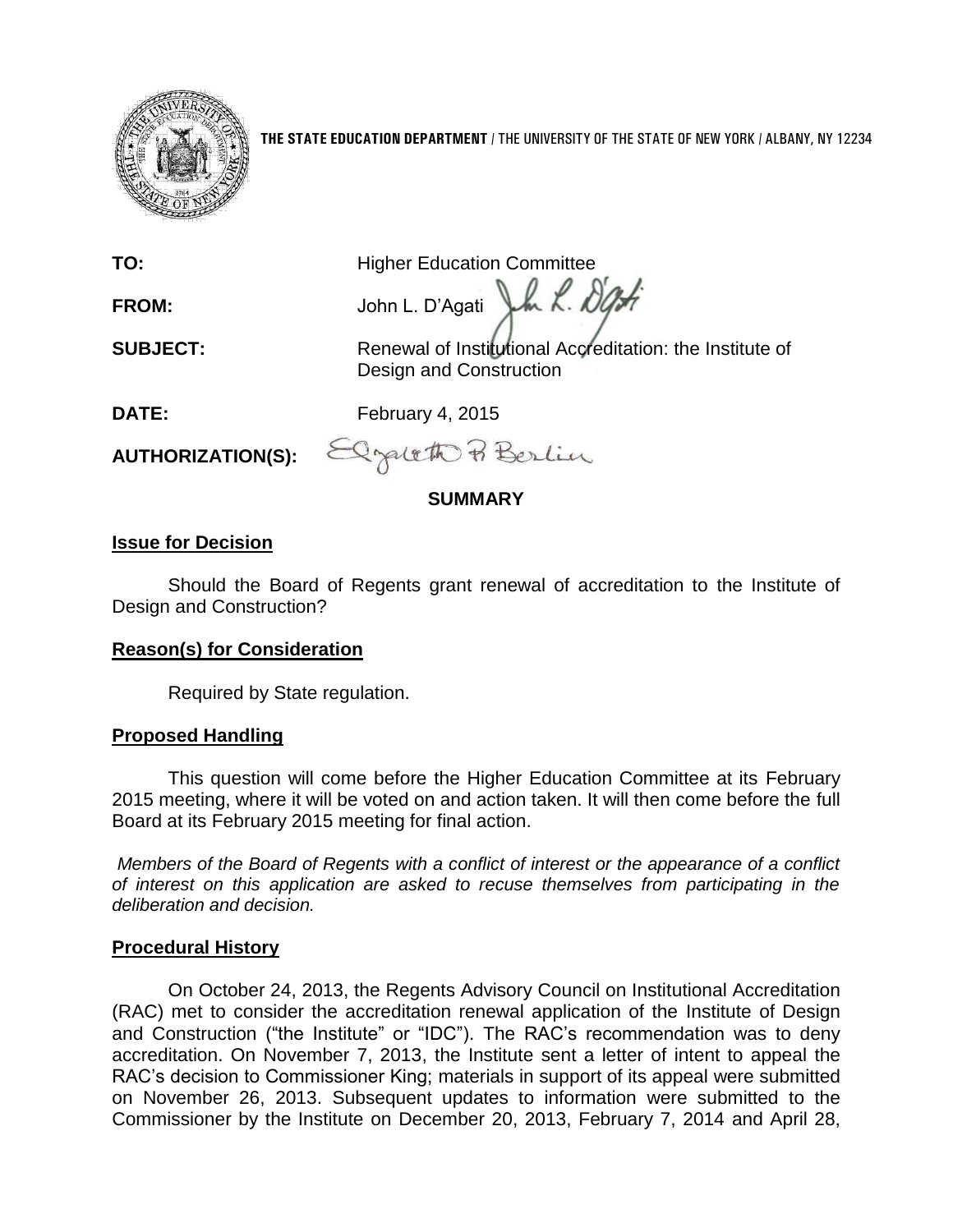2014. The Commissioner affirmed the RAC's determination on August 19, 2014.<sup>1</sup> On October 16, 2014, IDC requested reconsideration of the Commissioner's August 19, 2014 recommendation based on an alleged misapplication of the Regents Rules. Based on the ambiguous and unclear regulatory language contained in Regents Rule §4-1.5, the Commissioner reopened the prior recommendation. The Commissioner continued to affirm the RAC's determination on December 30, 2014, and his recommendation is hereby transmitted to the Board of Regents for consideration and final action. The full record on appeal is available to the Board, electronically and in hard copy, through the Board Secretary

#### **Background Information**

The Institute of Design and Construction (IDC), 141 Willoughby St., Brooklyn (Kings County), has applied for renewal of its institutional accreditation by the Board of Regents and the Commissioner of Education.

The Institute of Design and Construction is a Regents-chartered independent institution offering two registered programs of study leading to an Associate in Occupational Studies (A.O.S.) degree in either Architectural Technology or Building Construction Technology. IDC prepares individuals for employment in the building construction industry. The Institute, founded in 1947 and operated by the same family since its inception, was granted an absolute charter by the Regents in 1975. The Institute describes its purpose as "service to the building construction industry by dedicating itself to programs of instruction that deal with the real world of construction."

Prior to 2000, the Department conducted accreditation and registration functions simultaneously. In 2000, the accreditation function was separated from program registration. IDC was reviewed for accreditation in 2001 and granted accreditation for ten years with the condition that specified reports be made in a two-year period. Accreditation was administratively extended to November 8, 2012 and again to November 8, 2013.

### **Recommendation**

VOTED: That the Board of Regents deny accreditation of the Institute of Design and Construction.

**Attachment** 

 $\overline{a}$ 

<sup>&</sup>lt;sup>1</sup> The August 19, 2014 Commissioner's Decision was issued by Executive Deputy Commissioner Berlin in her capacity as Acting Commissioner pursuant to §3.8(b) of the Regents Rules (8 NYCRR 3.8(b)).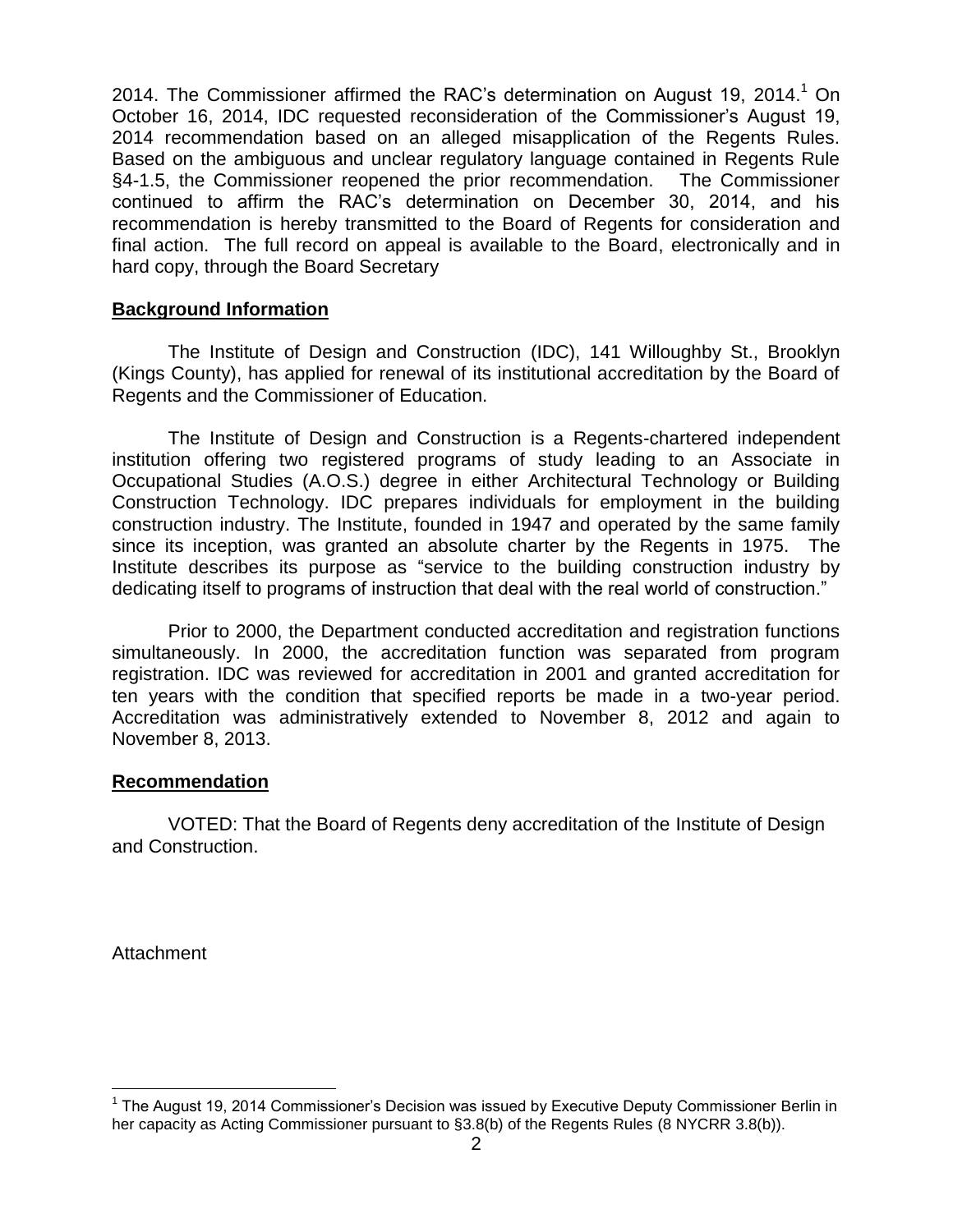#### **Information in Support of Recommendation**

#### Peer Review Visit

As part of the accreditation process, the Institute of Design and Construction completed a self-study and prepared supporting documentation. On May 7-8, 2013, a peer review team visited the Institute to assess its compliance with the standards for institutional accreditation. During the visit, the Team interviewed faculty, administrators, staff, Trustees, and students; visited classes; reviewed course syllabi and student work; examined student and faculty folders; examined administrative records and policy statements; and assessed physical facilities, library resources, and instructional equipment. In its report, the Team made a total of 32 recommendations.

The Team found the Institute to be out of compliance with the following accreditation standards as defined under section 4-1.4 of Regents Rules: assessment of student achievement; programs of study; faculty; resources; administration; support services; consumer information; and requirements addressing complaints and public disclosure.

The Team found the Institute to be in compliance with standards addressing institutional mission; admissions; and requirements addressing Title IV and teachout.

Based on the Institute's self-study, the Team's report and the Institute's response, the Department found that the institution was out of compliance with the standards for institutional accreditation in significant areas of assessment, faculty and resources. The Department also noted the persistence of similar issues cited in the previous accreditation report, specifically: lack of formal assessment mechanisms for institutional effectiveness and student achievement; a structure for core faculty involvement in curricular objectives and assessment; and library resources. As a result, the Department did not feel that the actions proposed by the Institute to come into compliance with all of the standards could be achieved in the two-year period required by Regents Rules and federal regulations to enable a recommendation for probationary accreditation.

#### Regents Advisory Council on Institutional Accreditation (RAC) Review

As required by Subpart 4-1 of the Regents Rules, the Department transmitted the final compliance review report for consideration by RAC. (RAC is established in §3.12(d) of the *Rules of the Board of Regents* "to review applications for accreditation and renewal of accreditation pursuant to Part 4 of this Title, and such other matters as the Department may ask it to review, and make recommendations to the Regents and the Commissioner based on its review.")

IDC was invited to submit additional written material for the RAC to consider. On September 3, 2013, and October 14, 2013, the Institute submitted an action plan and strategic plan timeline to the RAC, addressing recommendations made in the Team's report.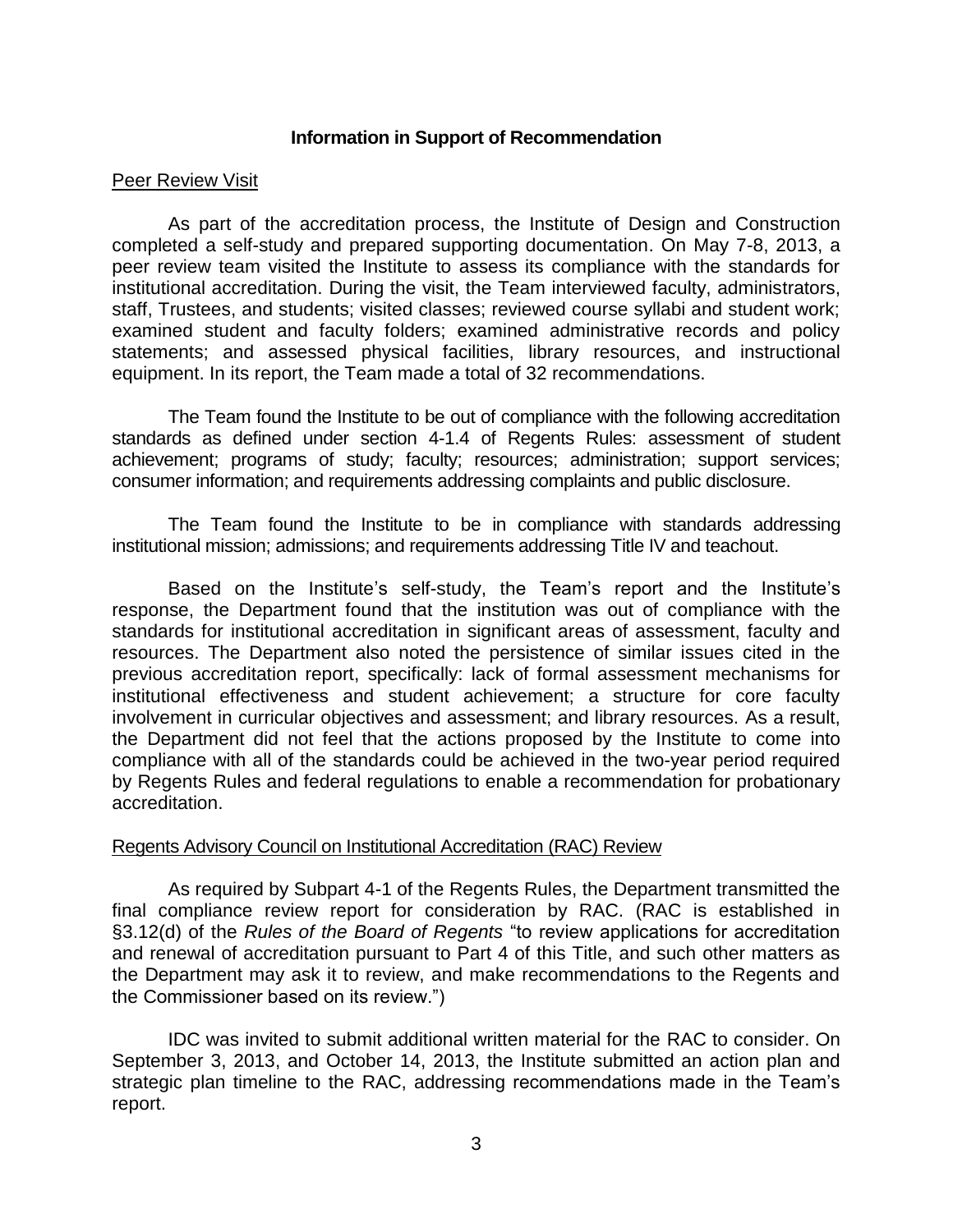On October 24, 2013, the RAC met to consider IDC's application. In a public meeting, it met with representatives of the Institute, a member of the peer review team, and Department staff. IDC presented information on actions taken since the site visit to address compliance issues noted in the Team report. RAC members discussed their observations and asked questions of the Institute. The RAC determined that the Institute's response did not demonstrate that the Institute could reasonably be expected to meet the standards within the two years required under Regents Rules and federal regulations for probationary accreditation. Specifically, the RAC felt that the Institute for Design and Construction did not have the resources nor the expertise to meet all the standards in two years. The RAC then voted unanimously on the following accreditation action regarding the Institute of Design and Construction:

#### *Denial of accreditation.*

### Appeal

The Institute was notified by mail of RAC's recommendation on November, 1 2013. On November 7 2013, the Institute of Design and Construction sent correspondence to Commissioner King notifying him of an intent to appeal pursuant to §4-1.5(a)(9) of the Rules of the Board of Regents. The Institute submitted materials in support of its appeal on November 26, 2013, and provided supporting material to the Commissioner on December 20, 2013, February 7, 2014 and April 28, 2014. Those documents included information on the Department's approval of the sale of IDC's building and information on the conclusion of the sale agreement. The Institute offered evidence of continued development of an Institutional Effectiveness Plan, the establishment of committees and, assessment measures recommended in the Team report, and personnel changes.

#### Commissioner's Review

As required by Subpart 4-1.5(a)(9)(iv) of the Rules of the Board of Regents, the Commissioner reviewed the appeal papers, written responses filed, the record before the RAC, the record of its deliberations and its findings and recommendations. The Commissioner found that IDC would be unlikely to come into full compliance with the standards of institutional accreditation within two years. As a result, the Commissioner affirmed the recommendation of the RAC to deny the renewal of IDC's institutional accreditation. The Commissioner's decision was rendered on August 19, 2014 and transmitted to the Institute.

#### Request for Reconsideration

By letter dated October 16, 2014, IDC submitted a written request for reconsideration based on an alleged error of law. Specifically, IDC challenges the Commissioner's failure to consider its October 2013 letter, included as part of its appeal papers dated November 26, 2013, as well as information submitted on December 20, 2013 and February 7, 2014, both of which were provided after IDC's appeal was filed, pertaining to the sale of IDC's building and its alleged realization of \$28 million. IDC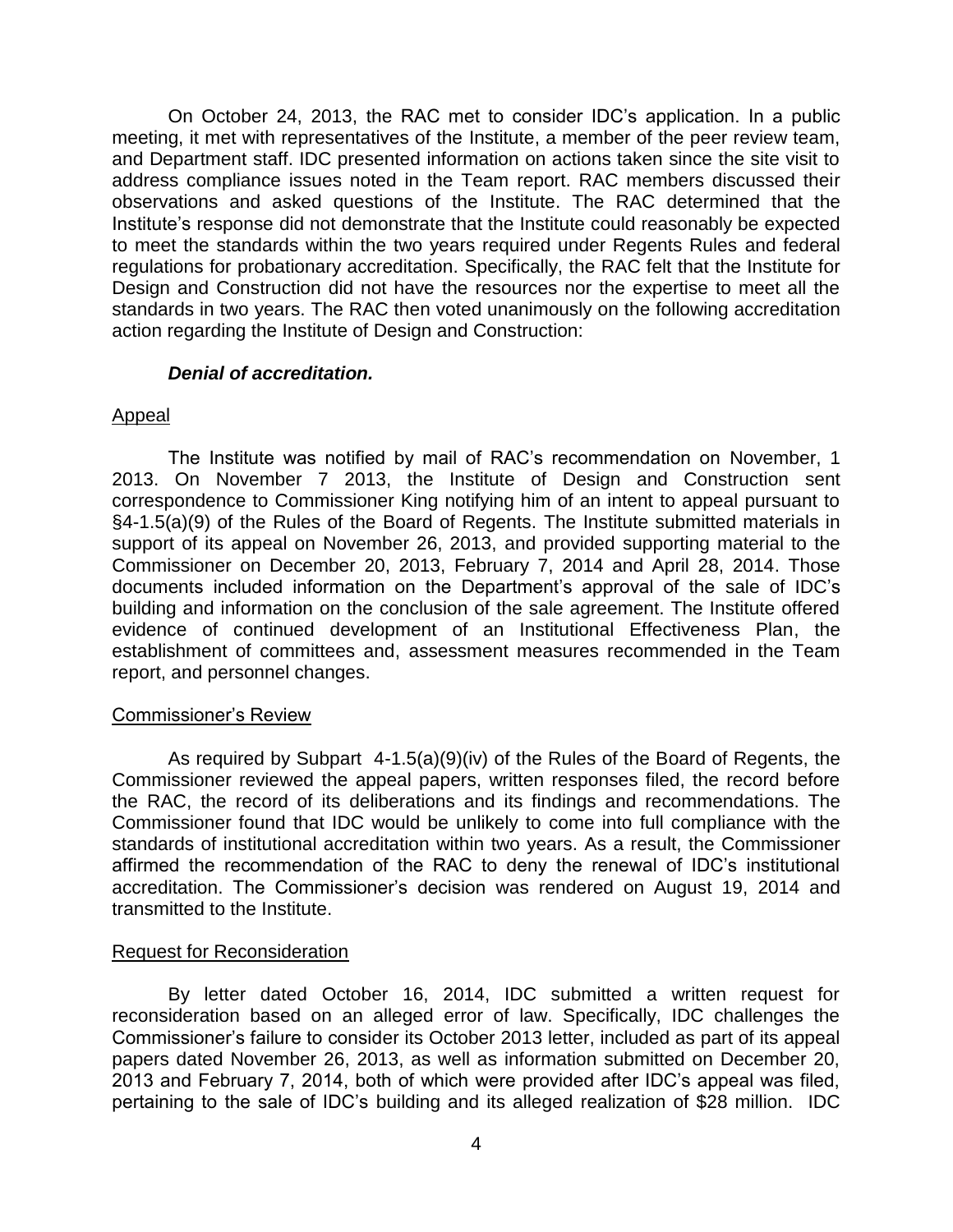asserts that these materials should have been considered and that the failure to do so was in violation of Regents Rule §4-1.5, and that, upon reconsideration, a recommendation of probationary accreditation is required. Regents Rule §4-1.5 is unclear as to what materials may be submitted in an appeal to the Commissioner as it states that the institution may commence an appeal by filing with the Commissioner, "the original appeal papers." Due to the ambiguous regulatory language, IDC's request for reconsideration was granted and all the papers submitted by IDC as part of its appeal papers dated November 26, 2013 were considered. The Commissioner reaffirmed the recommendation of the RAC to deny the renewal of IDC's institutional accreditation. The Commissioner's decision was rendered on December 30, 2014 and transmitted to the Institute.

The attachment to this item sets forth the range of accreditation actions authorized under Subpart 4-1 of the Rules of the Board of Regents and section 4-1.5 concerning appeal of a Regents determination, and section 3.12 regarding the institutional accreditation appeals board.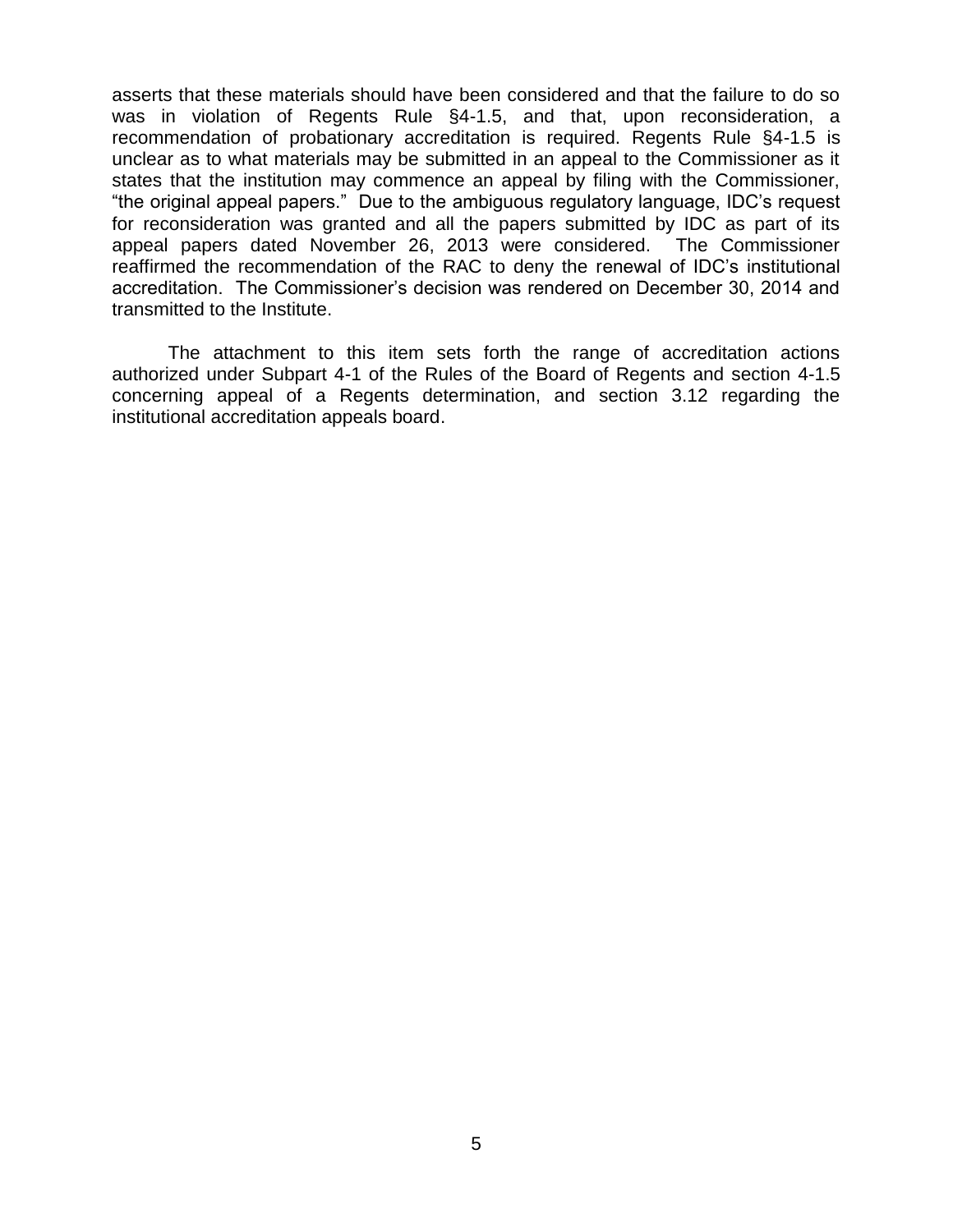## **Rules of the Board of Regents**

Subpart 4-1, Voluntary Institutional Accreditation for Title IV Purposes

§4-1.2 Definitions.

As used in the Subpart:

(a) *Accreditation* means the status of public recognition that the Commissioner of Education and the Board of Regents grant to an educational institution that meets the standards and requirements prescribed in this Subpart.

(b) *Accreditation action* means accreditation, accreditation with conditions, probationary accreditation, approval of substantive changes in the scope of accreditation, and denial, revocation, or termination of accreditation.

(c) *Accreditation with conditions* means accreditation that requires the institution to take steps to remedy issues raised in a review for accreditation, and provide reports and/or submit to site visits concerning such issues, provided that such issues do not materially affect the institution's substantial compliance with the standards and requirements for accreditation.

(d) *Adverse action* or *adverse accreditation action* means suspension, withdrawal, denial, revocation, or termination of accreditation or preaccreditation.

(q) *Probationary accreditation* means accreditation for a period of time, not to exceed two years, during which the institution shall come into compliance with standards for accreditation through corrective action.

## **From NYSED's Handbook of Institutional Accreditation (p.4-5)**

At a regularly scheduled public meeting, the Board of Regents considers the Commissioner's findings and recommendation and makes the final determination on accreditation action. The Department's accreditation staff, including the review coordinator, will be available as a resource. Representatives of the applicant institution may be present at this meeting; however, they do not participate in discussion of their application.

The Regents may act or may defer action pending further consideration by the Council or the receipt of additional information. If the Regents take adverse action as defined in Regents Rules §4-1.2(d) on an application for institutional accreditation or renewal of accreditation, a statement of the reason(s) for this action will be provided to the applicant institution.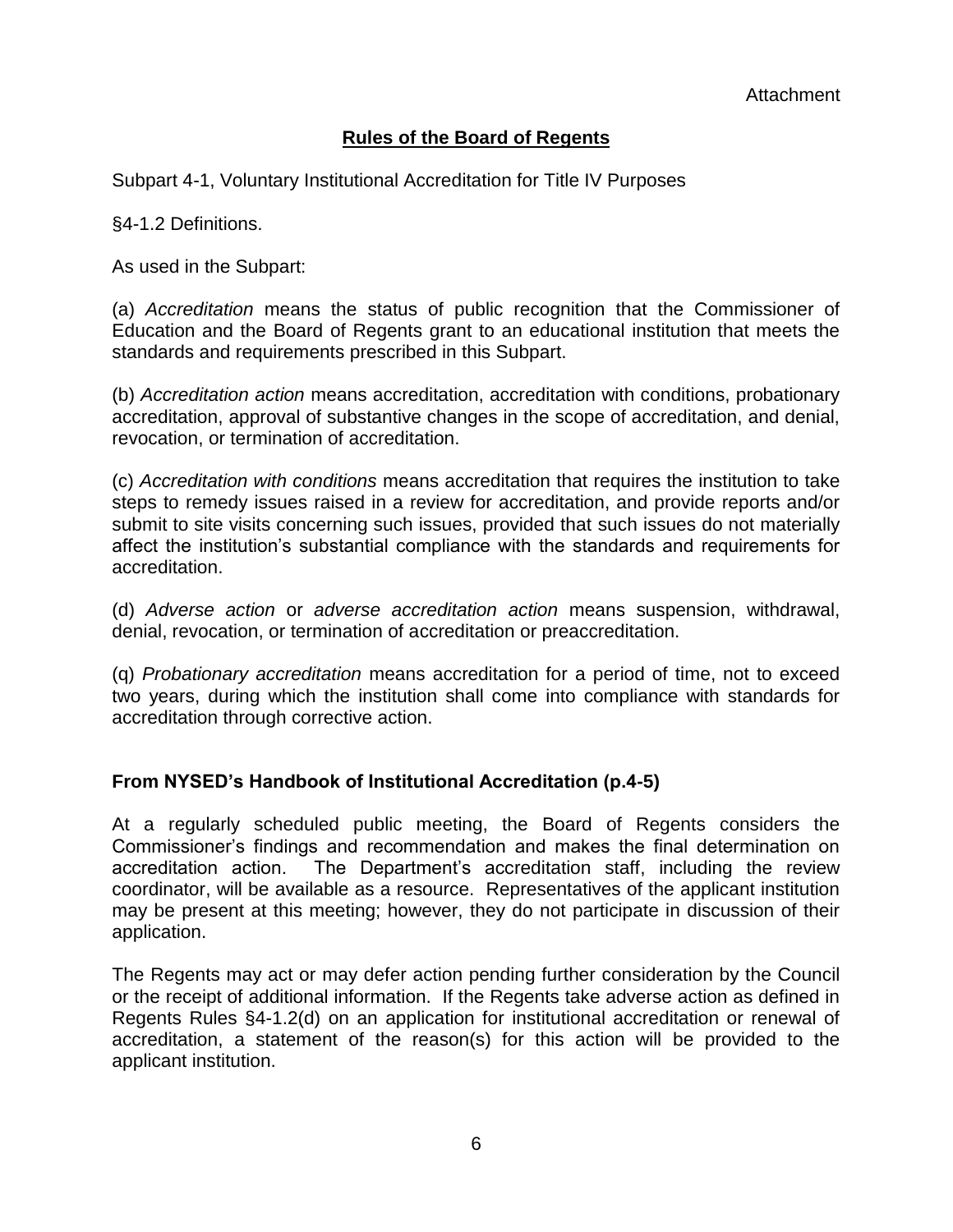### **Possible Accreditation Actions**

- Accreditation without conditions. The institution is in full compliance with the standards for institutional accreditation. Any follow-up matters are not, in the judgment of the Regents, of a nature or scope that affects the institution's capacity to maintain adherence to the institutional accreditation standards for the period of accreditation. Recommendations or any follow-up reports relate either to minor compliance matters or to the strengthening of practices that meet the standards of compliance. Accreditation without conditions may be for a period of up to ten years; customarily it is not for a period of less than five years. Accreditation without conditions may apply to institutions seeking initial accreditation or renewal of accreditation.
- Accreditation with conditions. The institution is in substantial compliance with the standards for institutional accreditation. Any areas of non-compliance are not of such nature or scope as to call into question the institution's substantive adherence to the institutional accreditation standards during the term of accreditation. The institution has demonstrated the intent and capacity to rectify identified deficiencies and to strengthen practice in marginally acceptable matters within no more than two years. The institution will be required to take steps to remedy issues raised in the review for accreditation and to provide reports and/or submit to site visits concerning such issues. Accreditation with conditions may be for a period of up to ten years, contingent on a finding of compliance within no more than two years on any areas for deficiency cited in the Regents accreditation action. Accreditation with conditions may apply to institutions seeking initial accreditation or renewal of accreditation.
- Probationary accreditation. The institution is in partial compliance with institutional accreditation standards and may reasonably be expected to meet accreditation standards within no more than two years. During this period, the institution provides documentation of compliance with standards, particularly all standards that were not met at the time of the Regents action. A follow-up visit by Department staff and/or peer reviewers may be required following provision of a required report. Probationary accreditation may apply only to institutions seeking renewal of accreditation.
- Denial of accreditation. The institution does not meet standards for institutional accreditation and cannot reasonably be expected to meet those standards within two years. Denial of accreditation may apply to institutions seeking initial accreditation or renewal of accreditation.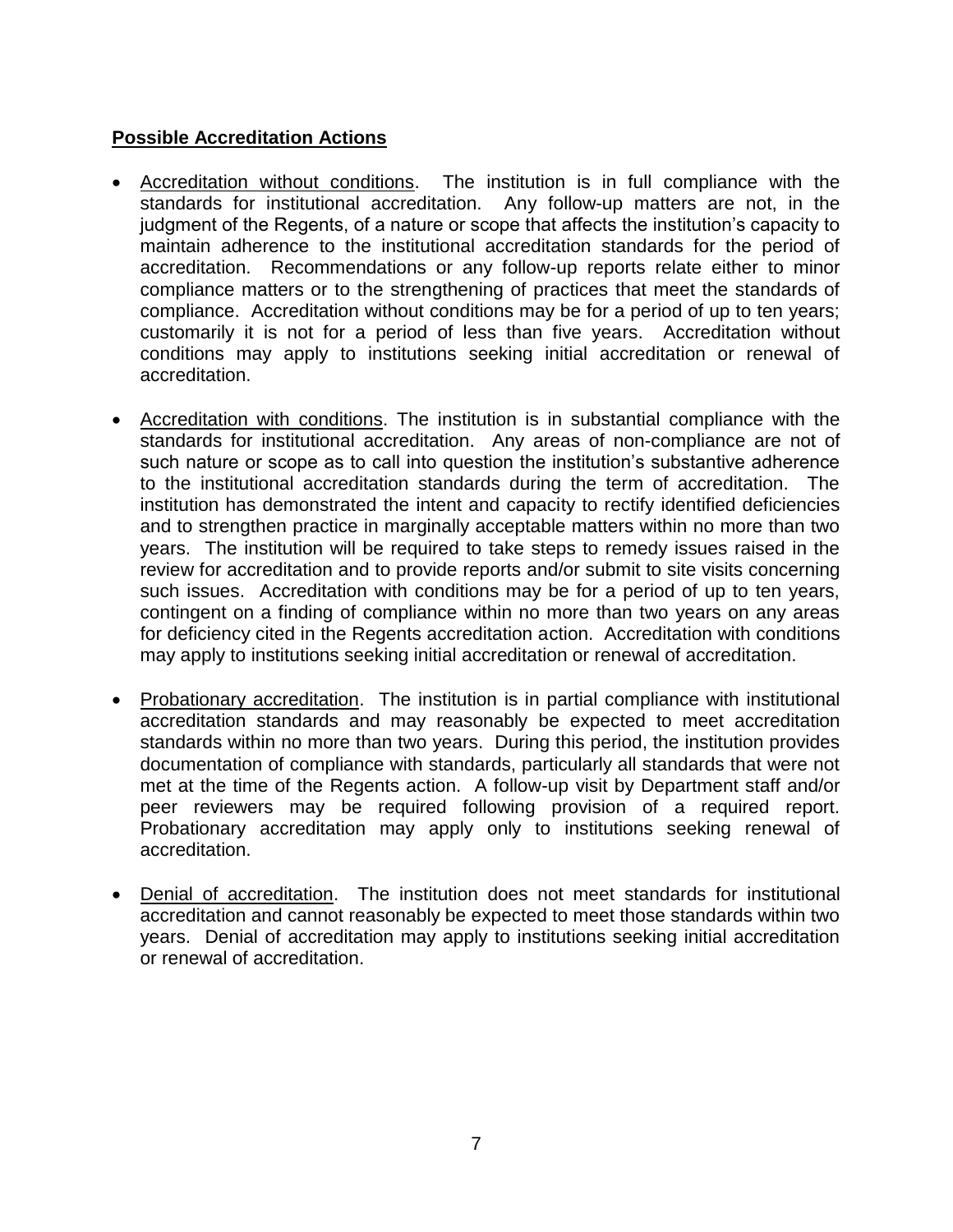Section 4-1.5 Procedures for accreditation. […]

(9) Appeal of advisory council recommendation. Appeal of advisory council recommendation.

(i) Either the institution or the deputy commissioner shall have the right to appeal to the commissioner the findings and recommendations of the advisory council. The institution shall have the right to be represented by counsel during the appeal.

(a) Appeal by the institution. The institution may commence an appeal of the findings and recommendations of the advisory council by filing with the commissioner by first class mail, express delivery, or personal service the original appeal papers, with an affidavit proving the service of a copy thereof upon the deputy commissioner by first class mail, express delivery, or personal service. The deputy commissioner shall transmit to the commissioner the record before the advisory council and the record of its deliberations and its findings and recommendations. The deputy commissioner may also file a written response with the commissioner by first class mail, express delivery, or personal service within 30 days of service of such appeal papers upon the deputy commissioner, with an affidavit proving the service of a copy thereof by first class mail, express delivery, or personal service upon the institution.

(iv) The commissioner shall review any appeal papers, written responses filed, the record before the advisory council, the record of its deliberations, and its findings and recommendations. The commissioner shall also consider any new financial information submitted by the institution as part of its appeal if the information was unavailable to the institution until after the decision subject to the appeal was made, the financial information is significant as determined by the commissioner, and bears materially on the financial deficiencies identified by the agency and the only remaining deficiency cited by the agency is the institution's failure to meet any agency standard pertaining to finances. An institution may seek the review of new financial information only once and any determination on the new financial information does not provide a basis for appeal. Upon such record, the commissioner may affirm, reverse, remand or modify the findings and recommendations of the advisory council. Such determination shall constitute a recommendation regarding accreditation action to the Board of Regents.

(10) Regents decision. The Board of Regents shall review any papers, written responses filed, the record before the advisory council, the record of its deliberations, and its findings and recommendations and any other information considered by the commissioner. At a regularly scheduled public meeting, the Board of Regents shall consider the findings and recommendations of the commissioner and make the determination of accreditation action. If the Board of Regents decision includes an adverse accreditation action or probationary accreditation, the Board of Regents shall notify the institution of its right to a hearing before the institutional accreditation appeals board.